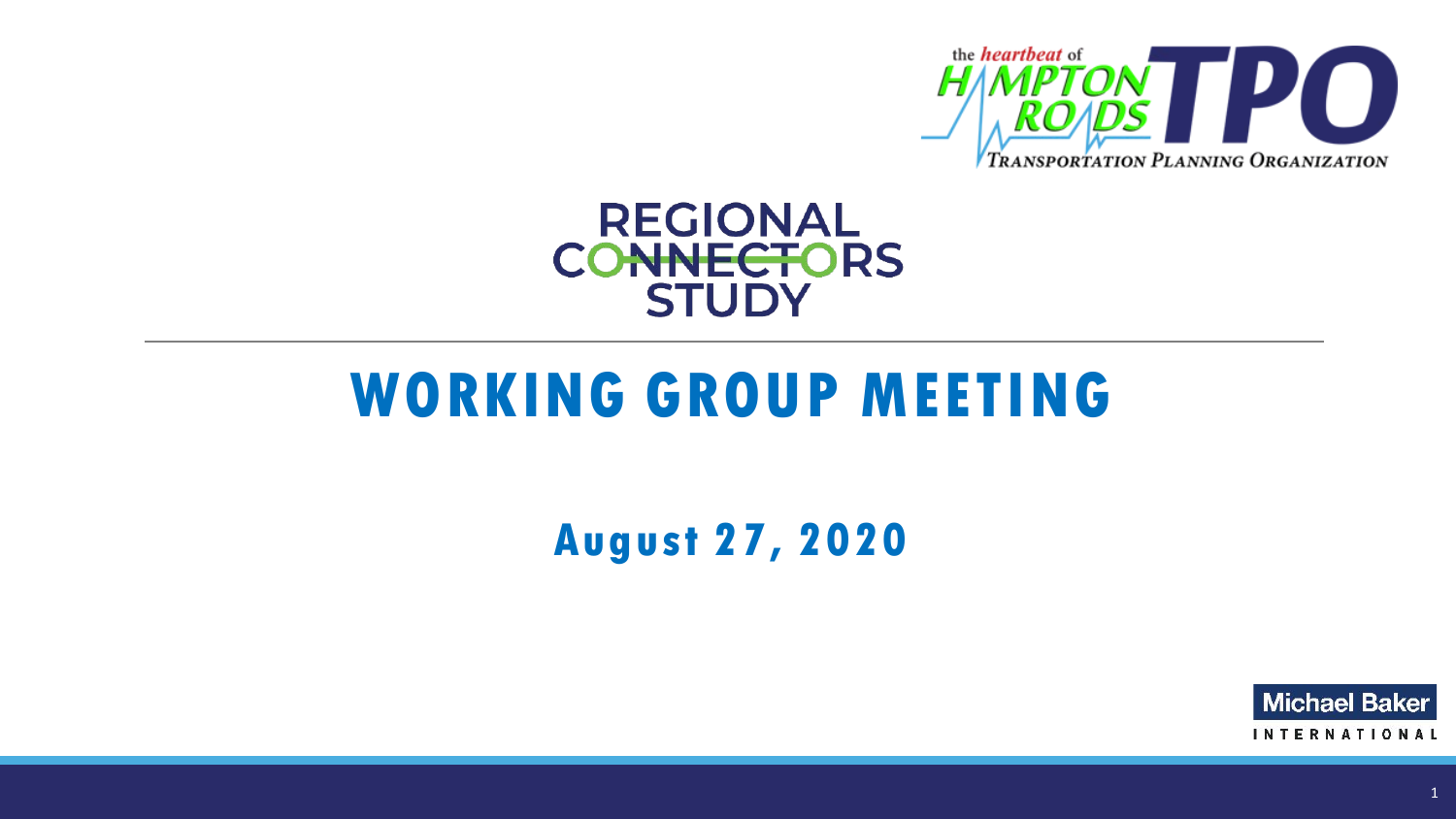



### **TRAVEL DEMAND MODELING**

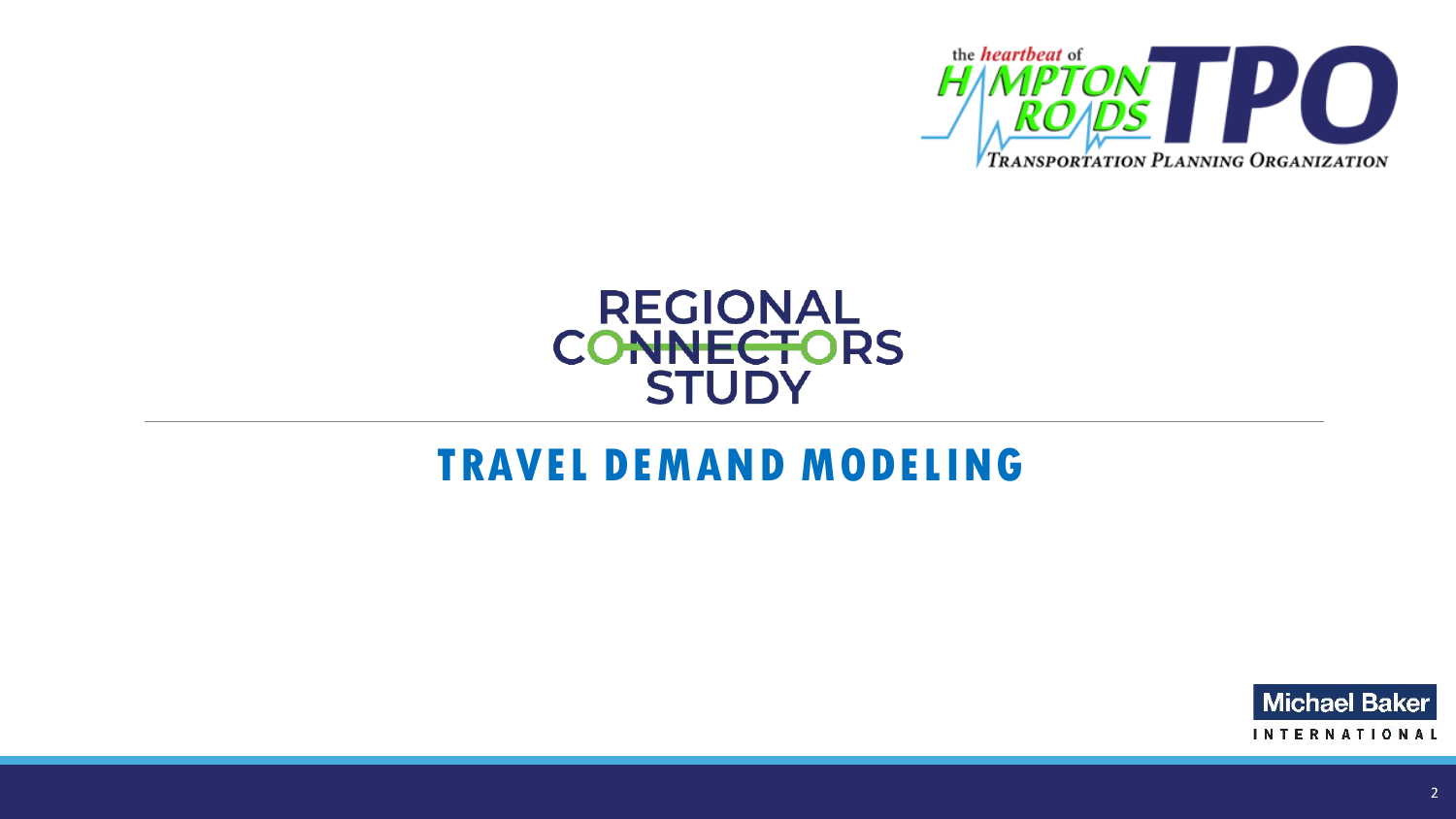### **Impacts on Regional Roadway Network (Daily)**

| <b>Description</b>                      | 2017<br><b>Base</b><br>Year | 2045<br><b>Baseline</b><br>w/o Tech | $\frac{1}{2}$<br>Change* | 2045<br><b>Baseline</b><br>w/Tech | $\frac{1}{2}$<br>Change* |
|-----------------------------------------|-----------------------------|-------------------------------------|--------------------------|-----------------------------------|--------------------------|
| <b>Vehicle-Miles</b><br><b>Traveled</b> | 43,150,459                  | 42,574,865                          | $-1.3%$                  | 47,591,973                        | 10.3%                    |
| <b>Vehicle-Hours</b><br><b>Traveled</b> | 1,201,853                   | 1,124,961                           | $-6.4%$                  | 1,293,648                         | 7.6%                     |
| Delay (Hours)                           | 244,459                     | 174,345                             | $-28.7%$                 | 223,805                           | $-8.4%$                  |
| <b>Average Free-flow</b><br>Speed (mph) | 45.1                        | 44.8                                | $-0.7%$                  | 44.5                              | $-1.3%$                  |
| <b>Average Congested</b><br>Speed (mph) | 35.9                        | 37.8                                | 5.3%                     | 36.8                              | 2.5%                     |

\*compared with 2017 Base Year



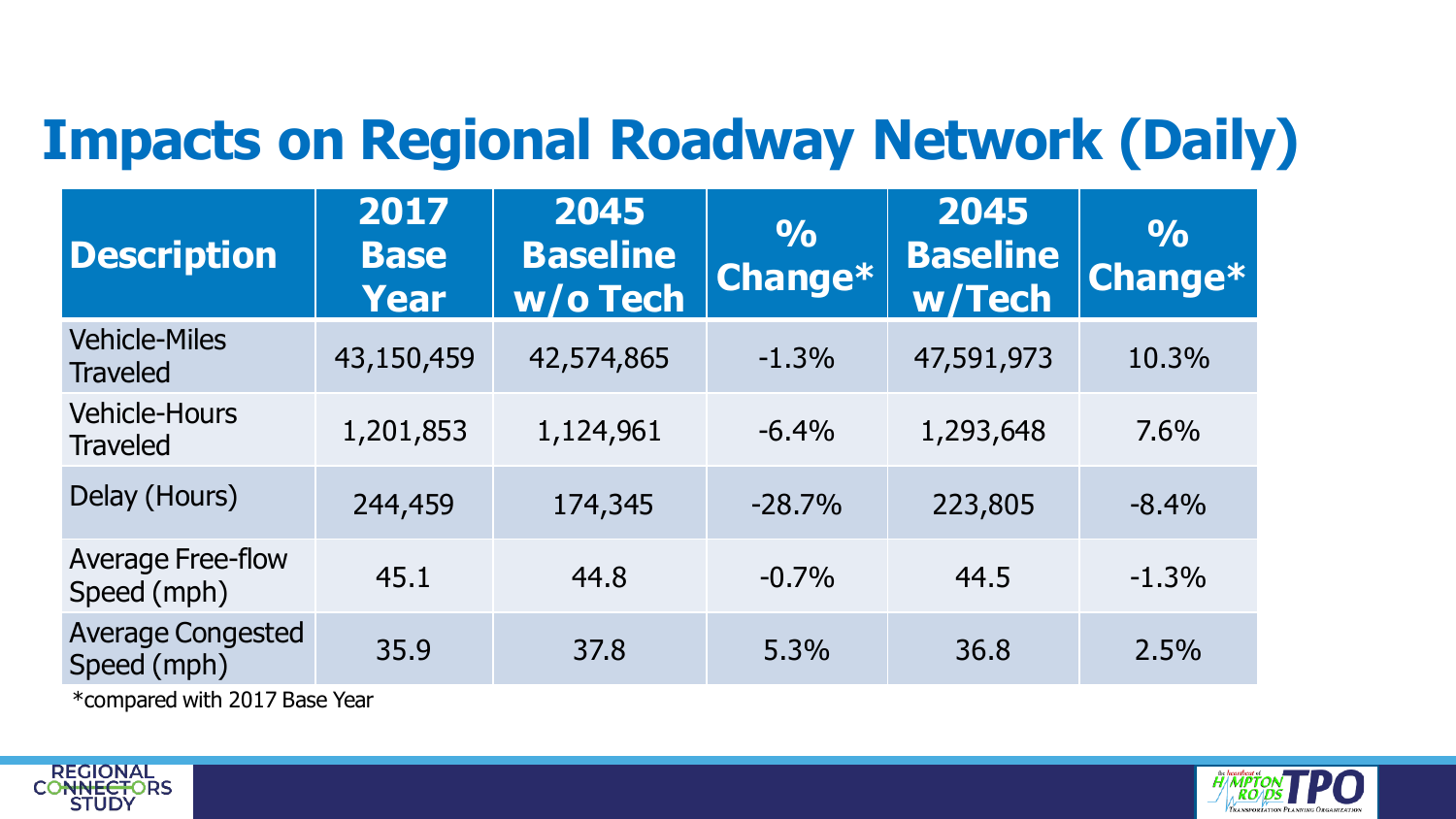### **Impacts on Regional Roadway Network (Daily)**

| <b>Description</b>                                                                     | 2045<br><b>Water</b> | $\frac{O}{O}$<br><b>Change</b> | 2045<br><b>Urban</b> | $\frac{1}{2}$<br>Change* | 2045<br>Suburban | $\frac{1}{2}$<br><b>Change</b><br>$\ast$ |
|----------------------------------------------------------------------------------------|----------------------|--------------------------------|----------------------|--------------------------|------------------|------------------------------------------|
| <b>Vehicle-Miles Traveled</b>                                                          | 51,207,860           | 7.6%                           | 48,451,514           | 1.8%                     | 51,041,632       | 7.3%                                     |
| <b>Vehicle-Hours Traveled</b>                                                          | 1,438,260            | 11.2%                          | 1,258,113            | $-2.7%$                  | 1,425,114        | 10.2%                                    |
| Delay (Hours)                                                                          | 284,054              | 26.9%                          | 172,706              | $-22.8%$                 | 278,488          | 24.4%                                    |
| <b>Average Free-flow</b><br>Speed (mph)                                                | 44.4                 | $-0.2%$                        | 44.6                 | 0.2%                     | 44.5             | $0.0\%$                                  |
| <b>Average Congested</b><br>Speed (mph)<br><b>*compared with 2045 Racoling w/ Toch</b> | 35.6                 | $-3.3%$                        | 38.5                 | $4.6\%$                  | 35.8             | $-2.7%$                                  |





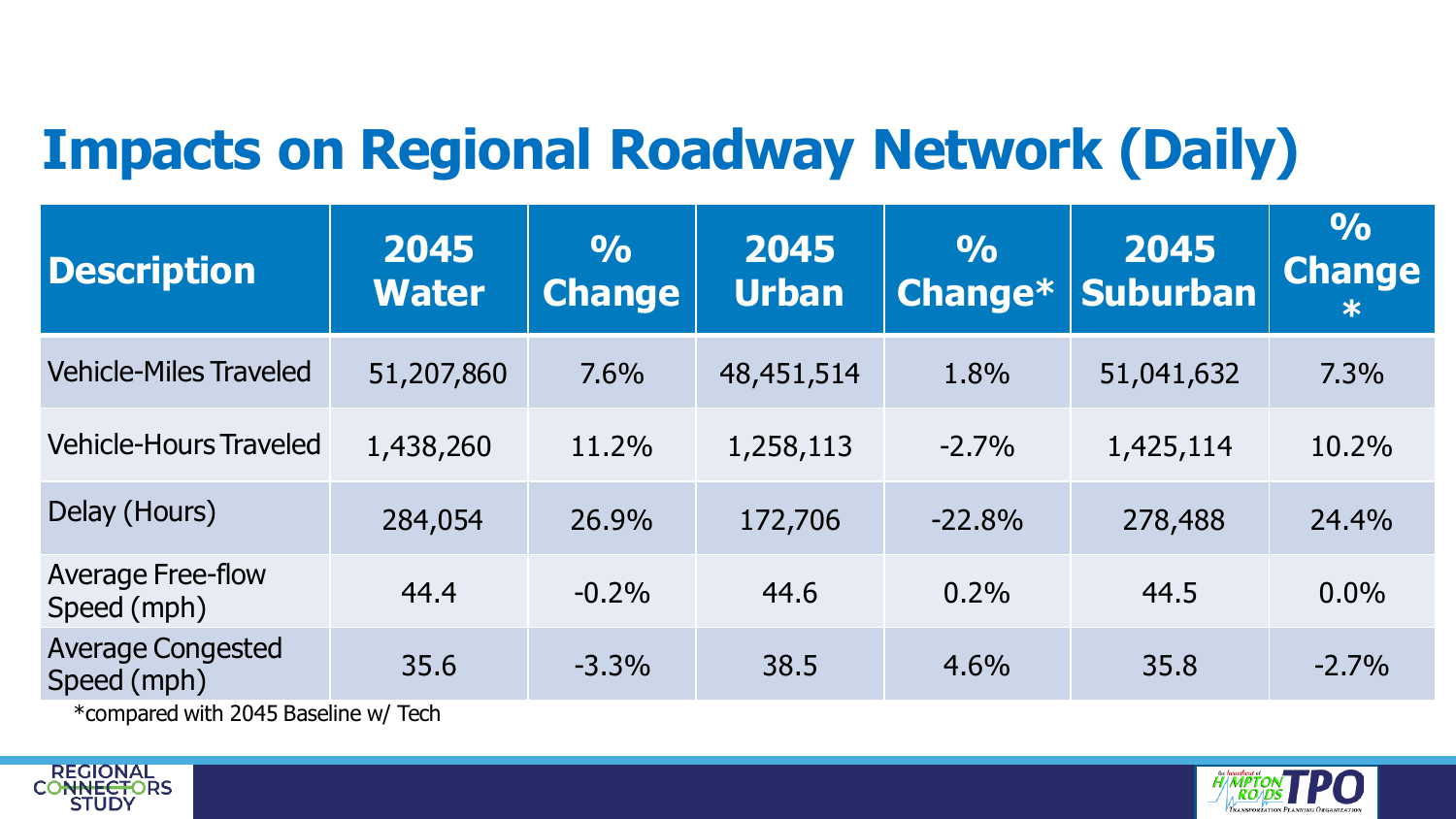## **Change\* in 2045 Daily Delay by Facility Type**

![](_page_4_Figure_1.jpeg)

\* Compared with 2045

![](_page_4_Picture_3.jpeg)

![](_page_4_Picture_4.jpeg)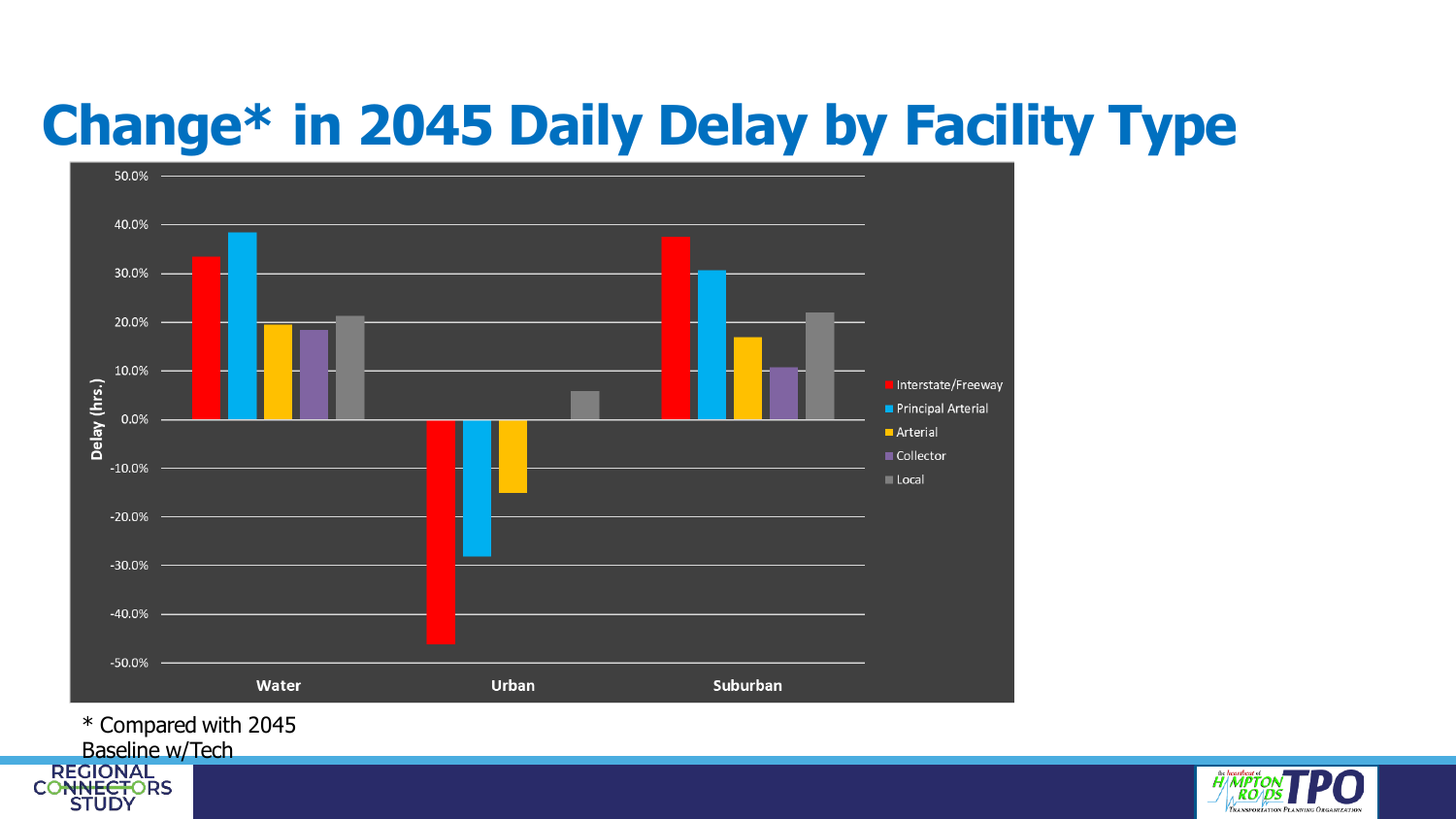#### **Change in Daily Delay Due to Congestion (Compared with 2045**

![](_page_5_Figure_1.jpeg)

![](_page_5_Picture_2.jpeg)

![](_page_5_Picture_3.jpeg)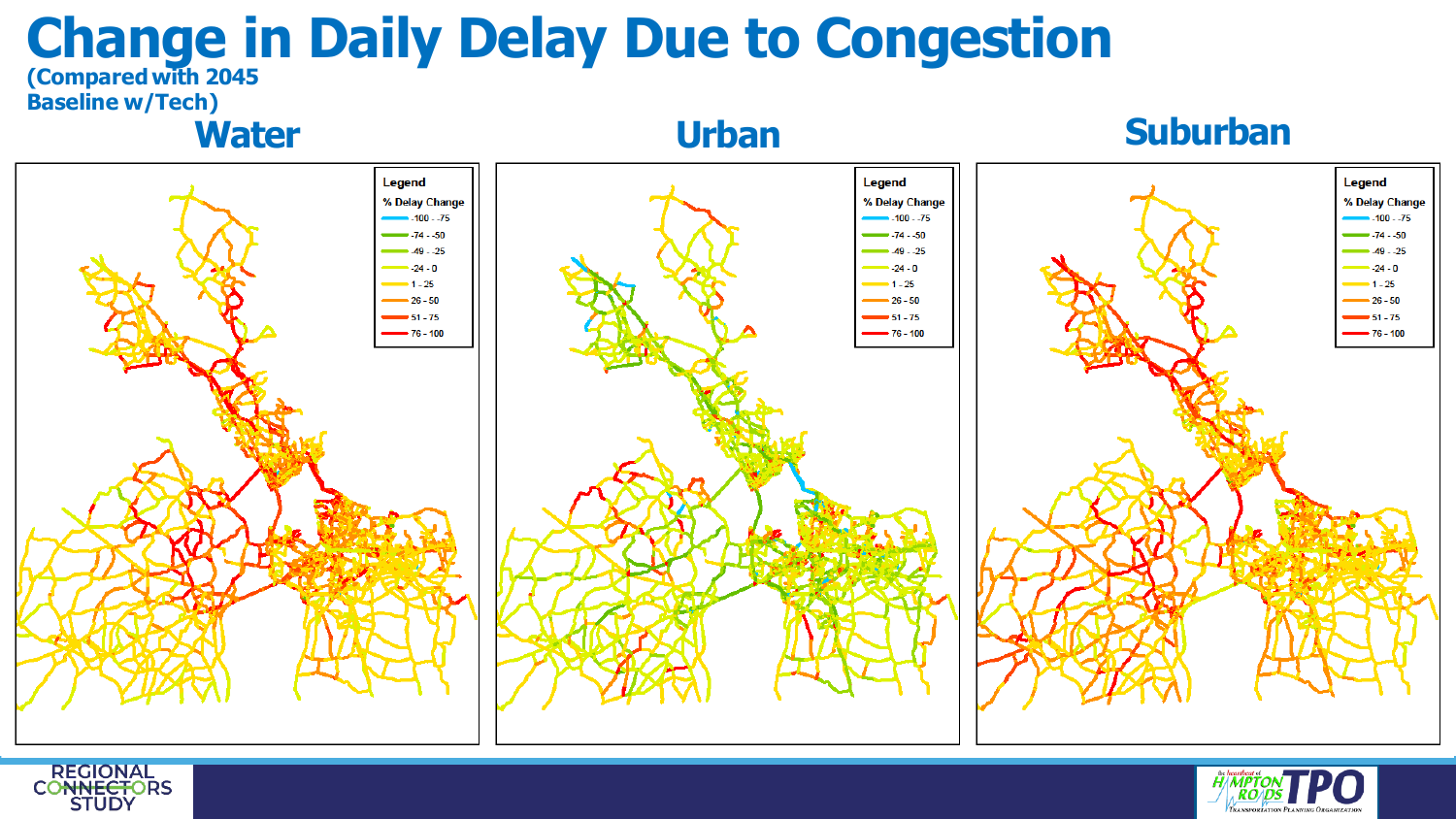### **Change\* in 2045 Daily Delay on Harbor Crossings**

**URBAN SUBURBAN**

![](_page_6_Figure_2.jpeg)

**X,XXX** – daily delay in hours. \*compared with 2045 Baseline w/Tech

![](_page_6_Picture_4.jpeg)

![](_page_6_Picture_5.jpeg)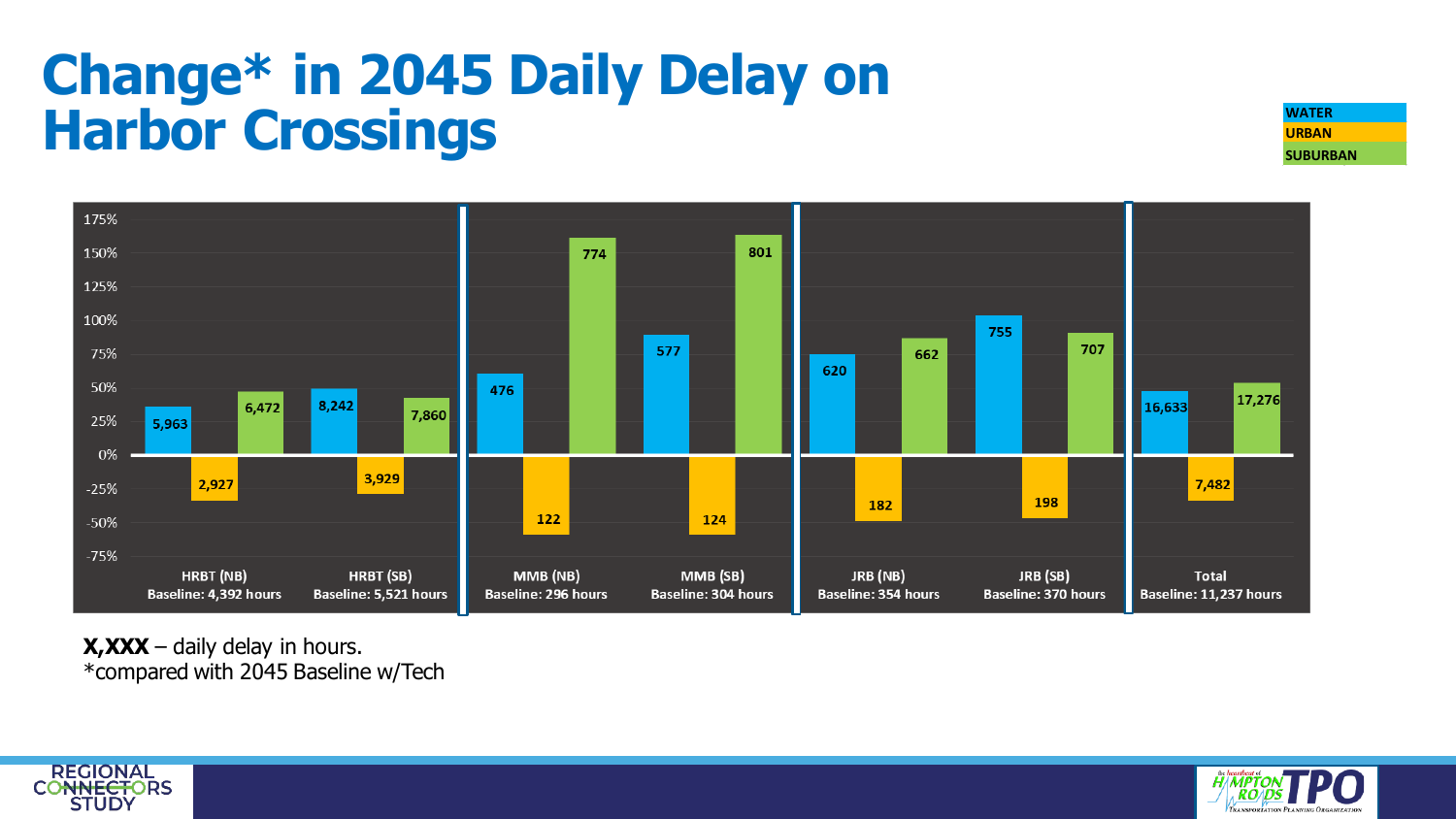## **Change\* in Daily Volume on Harbor Crossings WATER**

**URBAN SUBURBAN**

![](_page_7_Figure_2.jpeg)

**X,XXX** – daily volume. \*compared with 2045 Baseline w/Tech

![](_page_7_Picture_4.jpeg)

![](_page_7_Picture_5.jpeg)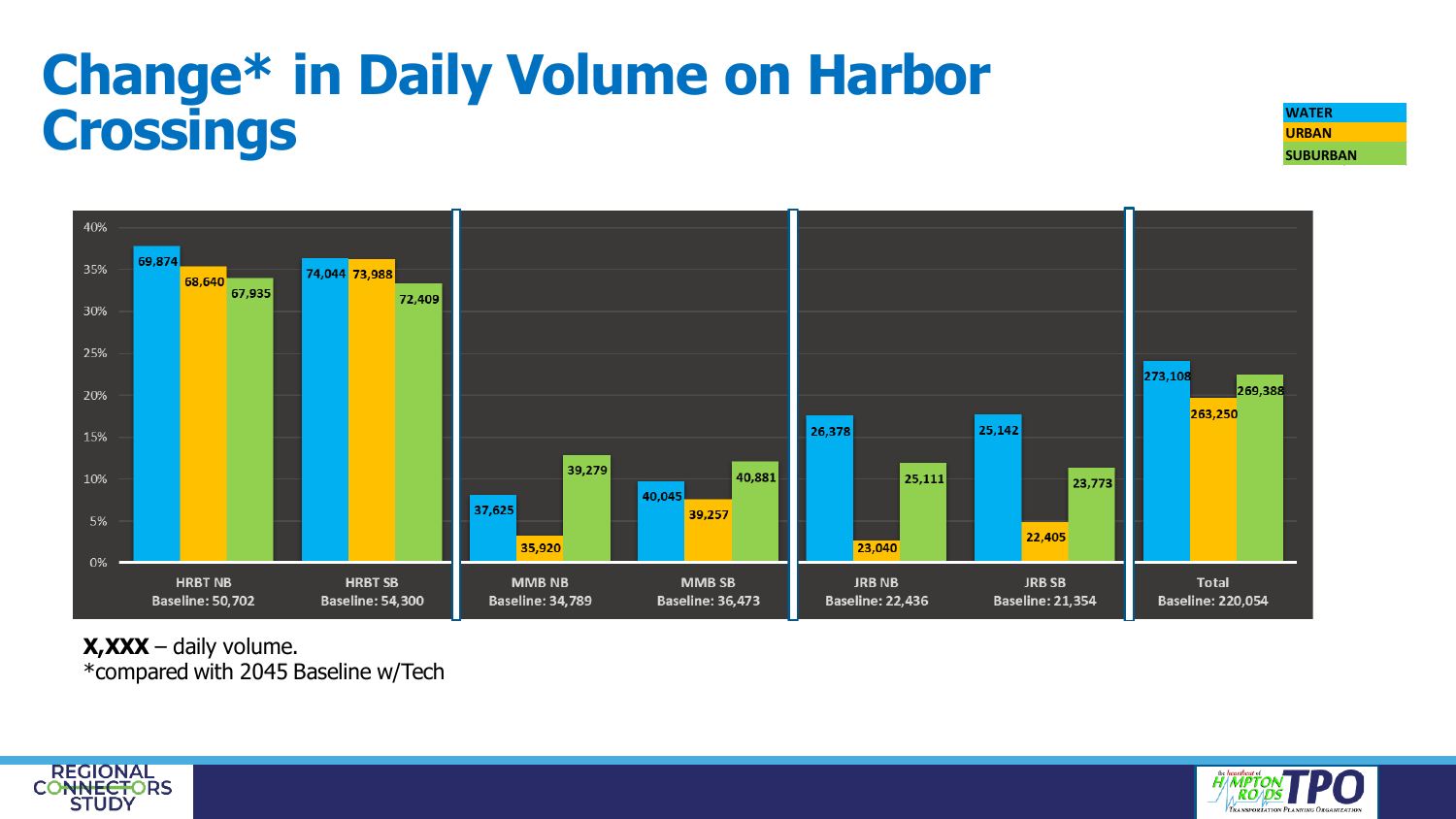# **DISCUSSION**

- Discuss congestion patterns
- Are new alternatives needed to address them?
- What is the key data in the dashboard for assessing needs?

![](_page_8_Picture_4.jpeg)

![](_page_8_Picture_5.jpeg)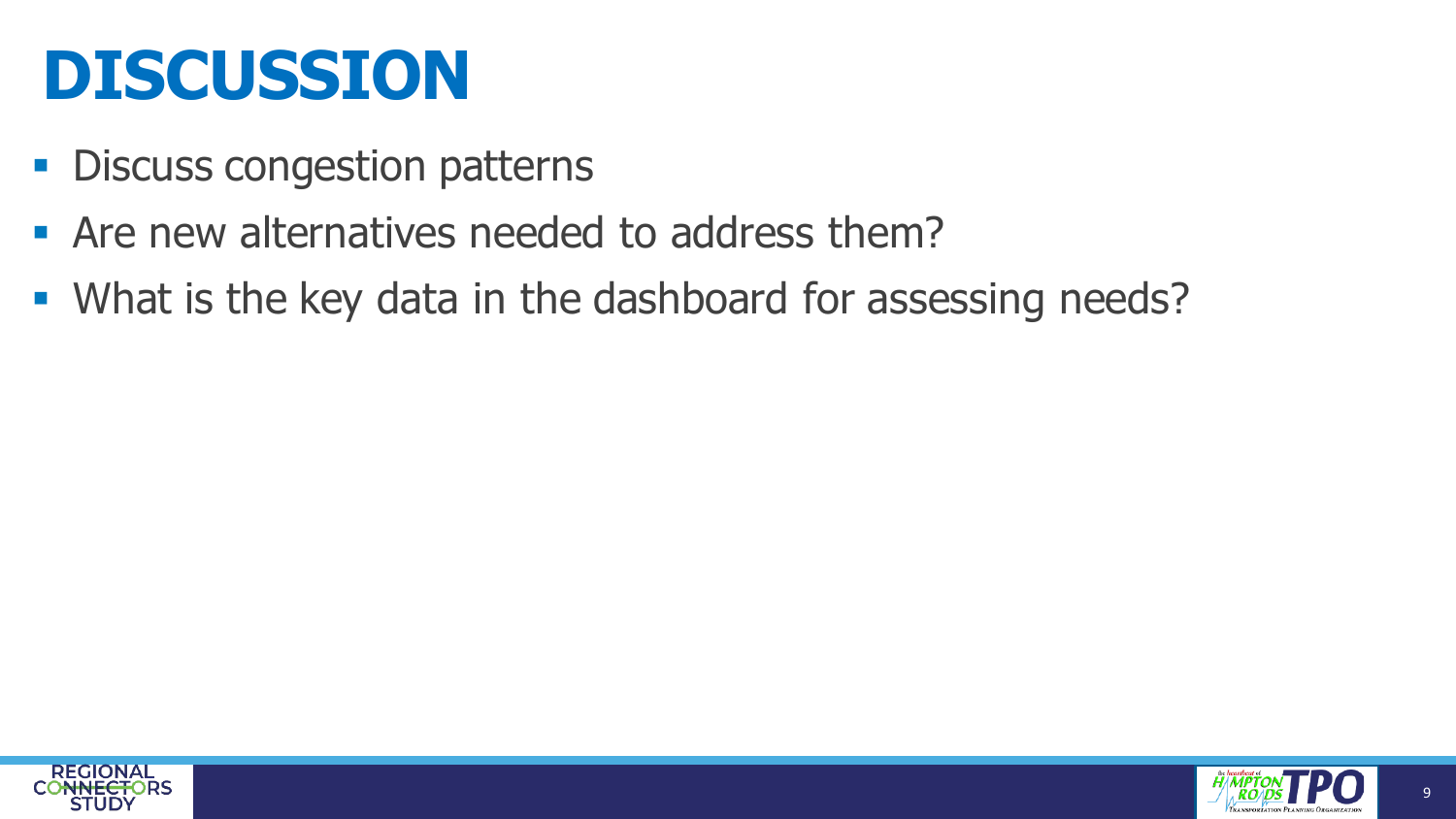# **Performance Measures**

#### ECONOMIC

(Change in) Lost productivity from delay

(Economic impact of change in) Labor market accessibility

Performance on the freight network - total delay + spatial results (Change in) Percent of freight traffic on secondary streets - total + spatial

#### TRANSPORTATION NETWORK

(Change in) Delay on cross-harbor trips [time and dollar value]

(Change in) Circuity of cross-harbor trips

(Change in) Reliability for cross-harbor trips [time and dollar value]

(Change in) Cross-harbor accessibility

(Change in) Regional delay [total + spatial]

System reliability

**REGIONAL** 

**STUDY** 

(Change in) User cost

Cost of forecasted crashes

(Change in) Transportation network impact from flood-prone conditions [e.g., delay, trip length, and/or circuity]

| <b>ACCESSIBILITY &amp; TRAVEL MODE</b>                                                        |
|-----------------------------------------------------------------------------------------------|
| (Change in) Multimodal accessibility to jobs                                                  |
| (Change in) Accessibility index by mode                                                       |
| Performance of the transit-serving roadway network [i.e., average<br>speed]                   |
| (Change in) Mode share index                                                                  |
| (Change in) Accessibility to major tourist attractions                                        |
| (Change in) Transit ridership                                                                 |
| Percent of jobs/pop within (15 min) drive time to airport or Amtrak<br>station                |
| Low income household access to employment                                                     |
| TECHNOLOGY (Focus is on comparison of scenarios, not network)                                 |
| Percent of trips by automated vehicles                                                        |
| (Change in) Percent of travel using facilities with adaptive technologies<br>[e.g., V2I, ITS] |
| Reliability enhancement from technology                                                       |
| Induced trip demand from technology                                                           |
|                                                                                               |

![](_page_9_Picture_16.jpeg)